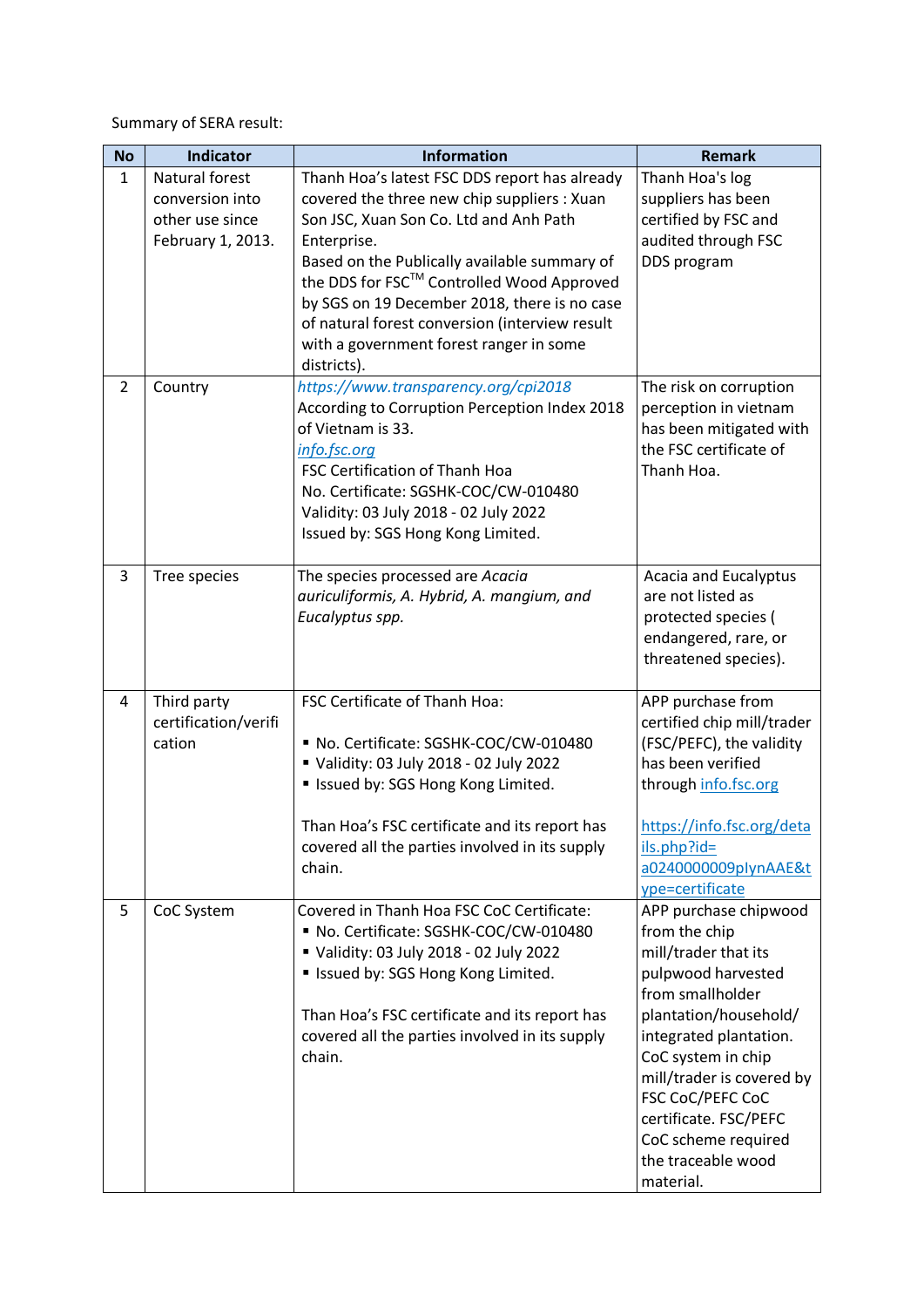| <b>No</b>      | <b>Indicator</b>        | <b>Information</b>                                                                   | <b>Remark</b>             |
|----------------|-------------------------|--------------------------------------------------------------------------------------|---------------------------|
|                |                         |                                                                                      | https://info.fsc.org/deta |
|                |                         |                                                                                      | ils.php?id=               |
|                |                         |                                                                                      | a0240000009plynAAE&t      |
|                |                         |                                                                                      | ype=certificate           |
| 6              | Legality                | 1. Thanh Hoa Company Limited (SGS-FM/COC-                                            | https://info.fsc.org/deta |
|                | Compliance              | 011224)                                                                              | ils.php?id=a0240000009    |
|                |                         | 2. Xuan Son JSC, Xuan Son Co. Ltd and Anh                                            | plynAAE&type=certificat   |
|                |                         | Path Enterprise passed under the FSC DDS                                             | $\underline{e}$           |
|                |                         | Program.                                                                             | http://fsc.force.com/ser  |
|                |                         |                                                                                      | vlet/servlet.FileDownloa  |
|                |                         |                                                                                      | d?file=00Pf300000uF5X     |
|                |                         |                                                                                      | SEA0                      |
|                |                         |                                                                                      |                           |
| $\overline{7}$ | HCV/HCS                 | 1. Thanh Hoa Factory's log supplier has been                                         |                           |
|                | protection              | certified by FSC scheme.                                                             |                           |
|                |                         | 2. FSC CNRA for Vietnam stated:                                                      |                           |
|                |                         | " There is no evidence to suggest that                                               |                           |
|                |                         | material from Acacia plantations is                                                  |                           |
|                |                         | originating from any of these HCV areas.                                             |                           |
|                |                         | " The main threats to HCVs in natural                                                |                           |
|                |                         | forests are from illegal activities.<br>Xuan Son JSC, Xuan Son Co. Ltd and Anh<br>3. |                           |
|                |                         | Path Enterprise passed under the FSC DDS                                             | http://fsc.force.com/ser  |
|                |                         | Program.                                                                             | vlet/servlet.FileDownloa  |
|                |                         |                                                                                      | d?file=00Pf300000uF5X     |
|                |                         |                                                                                      | SEA0                      |
|                |                         |                                                                                      |                           |
| 8              | Species protection      | 1. Thanh Hoa Co. Ltd., and its suppliers do not                                      |                           |
|                | as listed within the    | source logs from natural forest. The logs are                                        |                           |
|                | <b>IUCN red list of</b> | sourced from either FSC Certified Plantation                                         |                           |
|                | Critical                | or areas that have been evaluated under                                              |                           |
|                | Endangered              | the FSC CW Risk Assessment. The area is                                              |                           |
|                | Species and             | planted with Acacia and Eucalyptus as the                                            |                           |
|                | Convention on           | main species.                                                                        |                           |
|                | International           |                                                                                      |                           |
|                | Trade in<br>Endangered  | 2. In Vietnam, most of the production<br>plantations are planted only with           |                           |
|                | Species (CITES)         | commercial species such as acacia,                                                   |                           |
|                |                         | eucalyptus, or pine; these commercial                                                |                           |
|                |                         | species are not listed as protected species.                                         |                           |
| 9              | <b>Traditional and</b>  | 1. There are land tenure issues in Vietnam                                           |                           |
|                | Civil Right             | across all forest types, however there are                                           |                           |
|                |                         | generally fewer land tenure issues in                                                |                           |
|                |                         | plantation, especially household and                                                 |                           |
|                |                         | smallholder plantations. A significant                                               |                           |
|                |                         | number of smallholders have land use                                                 |                           |
|                |                         | rights certificates.                                                                 |                           |
|                |                         | 2. The vast majority of Thanh Hoa Co. Ltd.                                           |                           |
|                |                         | suppliers source material from smallholders                                          |                           |